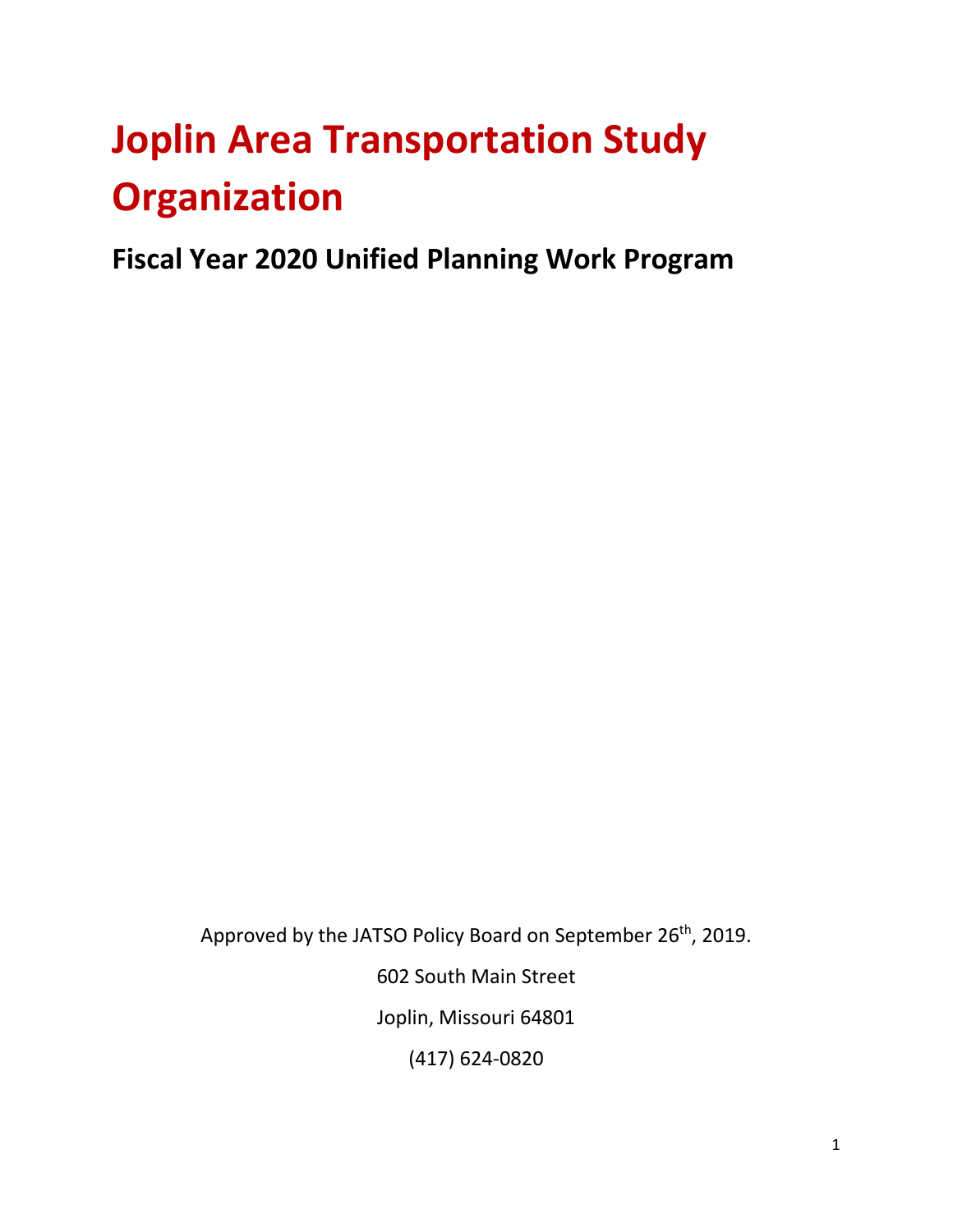# **Contents**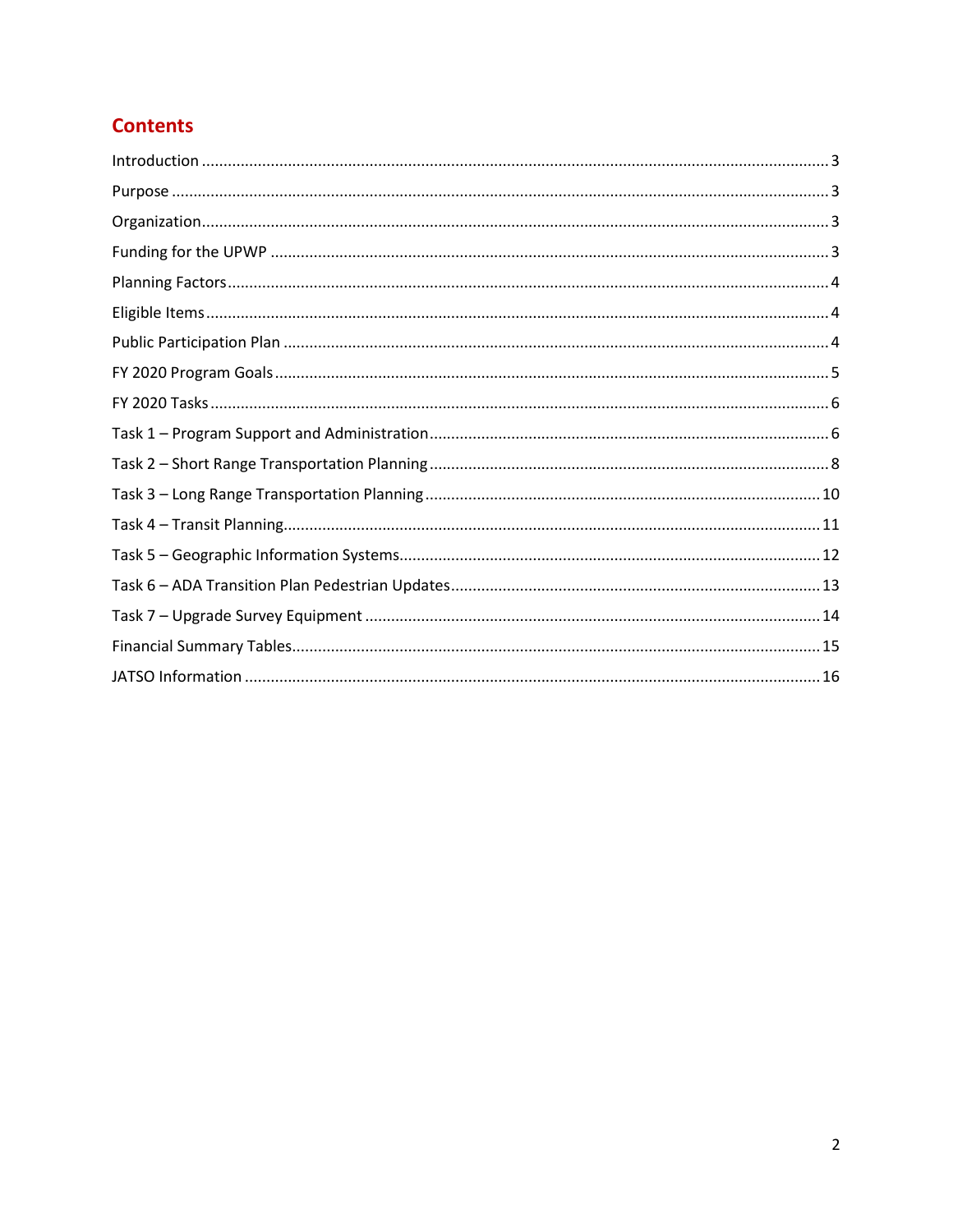# <span id="page-2-0"></span>**Introduction**

# <span id="page-2-1"></span>**Purpose**

The Joplin area transportation planning process is an on-going work effort that constitutes the planning work activities developed by the Joplin Area Transportation Study Organization (JATSO) staff. The purpose is to analyze and evaluate various types of data (such as demographic, socio-economic, land use and scientific) to provide a rational basis for making short-range and long-range decisions about transportation needs in the Joplin metropolitan area. The planning process identifies present and future needs, and develops plans, policies, and projects to carry out objectives identified in the Metropolitan Transportation Plan (MTP).

The transportation planning process is required by federal regulations as a prerequisite to the receipt of federal capital and operating assistance. The result from this continuing, cooperative, and comprehensive process will include plans and programs that match and enhance the comprehensively planned development of the metropolitan area. In addition, the planning process and requirements mandated by the enacted by the Safe, Accountable, Flexible, Efficient Transportation Equity Act – A Legacy for Users (SAFETEA-LU), Moving Ahead for Progress in the 21st Century (MAP-21), and the Fixing America's Surface Transportation Act (FAST Act).

# <span id="page-2-2"></span>**Organization**

On May 20, 1983, Governor Christopher Bond of Missouri signed the letter of approval designating the JATSO as the Metropolitan Planning Organization (MPO) for the Joplin metropolitan area under Title 23 of the U.S. Code.

The MPO has designated the City of Joplin as the contracting agent for service agreements involving federal planning funds from the Federal Highway Administration (FHWA) and the Federal Transit Administration (FTA). The JATSO organization is governed by the JATSO Policy Board that consists of six members from the City of Joplin, and one member from each of the following organizations: Harry S. Truman Coordinating Council, City of Webb City, City of Carl Junction, MoDOT Southwest District, Newton County, and Jasper County. The Harry S. Truman Coordinating Council is the local regional planning commission and represents smaller villages and unincorporated area on the JATSO Policy Board.

The organization and responsibilities of the various agencies involved in the metropolitan transportation planning process are defined in this Unified Planning Work Program (UPWP), the Memorandum of Understanding, and the JATSO bylaws.

# <span id="page-2-3"></span>**Funding for the UPWP**

Funding for the UPWP comes from three sources: FHWA, FTA and the City of Joplin. FHWA Planning and FTA Section 5303 funds are combined into one category, called a Consolidated Planning Grant (CPG), and provide 80 percent of the UPWP funds. The Federal planning funds require a 20 percent local match. This local match is provided by the City of Joplin general revenue funding source except where jurisdictions are completing individual planning projects.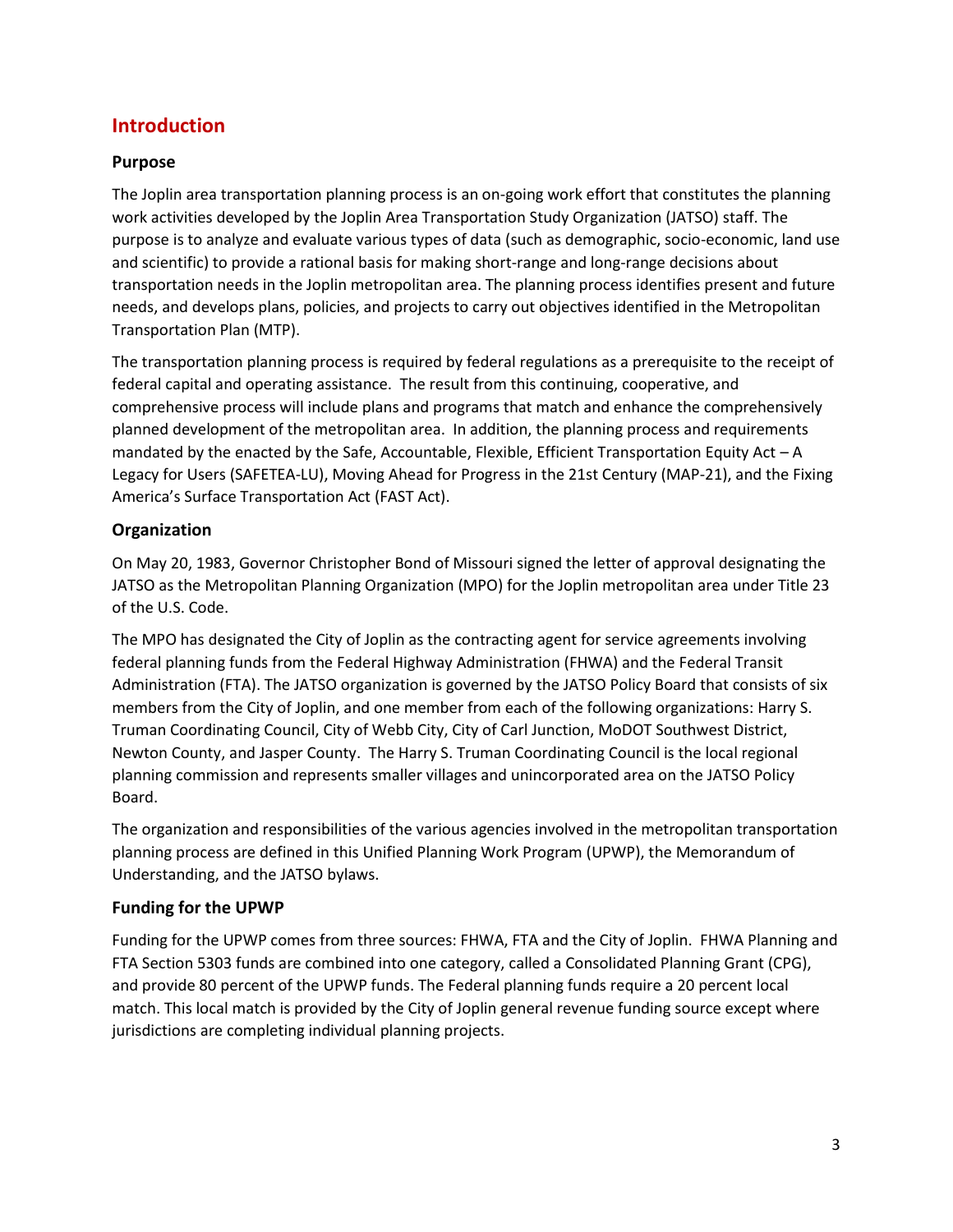# <span id="page-3-0"></span>**Planning Factors**

The Federal transportation planning regulations require the metropolitan transportation planning process to be continuous, cooperative, and comprehensive; and that the JATSO UPWP provide for consideration and implementation of projects, strategies and services that will address the following ten factors:

- 1. Support the economic vitality of the Joplin metropolitan area, especially by enabling global competitiveness, productivity and efficiency;
- 2. Increase the safety of the transportation system for motorized and non-motorized users;
- 3. Increase the security of the transportation system for motorized and non-motorized users;
- 4. Increase the accessibility and mobility of people and freight;
- 5. Protect and enhance the environment, promote energy conservation, improve the quality of life and promote consistency between transportation improvements and State and local planned growth and economic development patterns;
- 6. Enhance the integration and connectivity of the transportation system, across and between modes, for people and freight;
- 7. Promote efficient system management and operation; and
- 8. Emphasize the preservation of the existing transportation system.
- 9. Improve the resiliency and reliability of the transportation system and reduce or mitigate storm water impacts of surface transportation
- 10. Enhance travel and tourism

In 2012, the Moving Ahead for Progress in the 21st Century Act (MAP-21) was signed into law. MAP-21 transformed federal transportation grant programs by establishing new requirements for performance management and performance-based planning and programming to ensure the most efficient investment of federal transportation funds. The Fixing America's Surface Transportation Act (FAST Act) was signed into law in 2015 and continued the performance management and performance-based planning and programming requirements of MAP-21 with minor changes. In implementing MAP-21 and the FAST Act, state Departments of Transportation (DOTs), MPOs and providers of public transportation must:

- establish performance targets that reflect the measures;
- report on progress towards achieving those targets
- develop performance-based plans implement a performance-based approach to planning and programming

# <span id="page-3-1"></span>**Eligible Items**

There are multiple activities that are considered eligible for transportation planning funds. These include street inventories, map preparation, aerial photography and photogrammetry, traffic volume studies, land use studies, and other studies that support the transportation planning process. Other eligible activities include systems development and project planning, economic and fiscal studies related to streets, project evaluation studies, and compilation of reference statistics.

## <span id="page-3-2"></span>**Public Participation Plan**

The purpose for the Public Participation Plan (PPP) adopted in 2017 is to involve the public in the planning process, since the purpose of regional planning is to meet public mobility needs.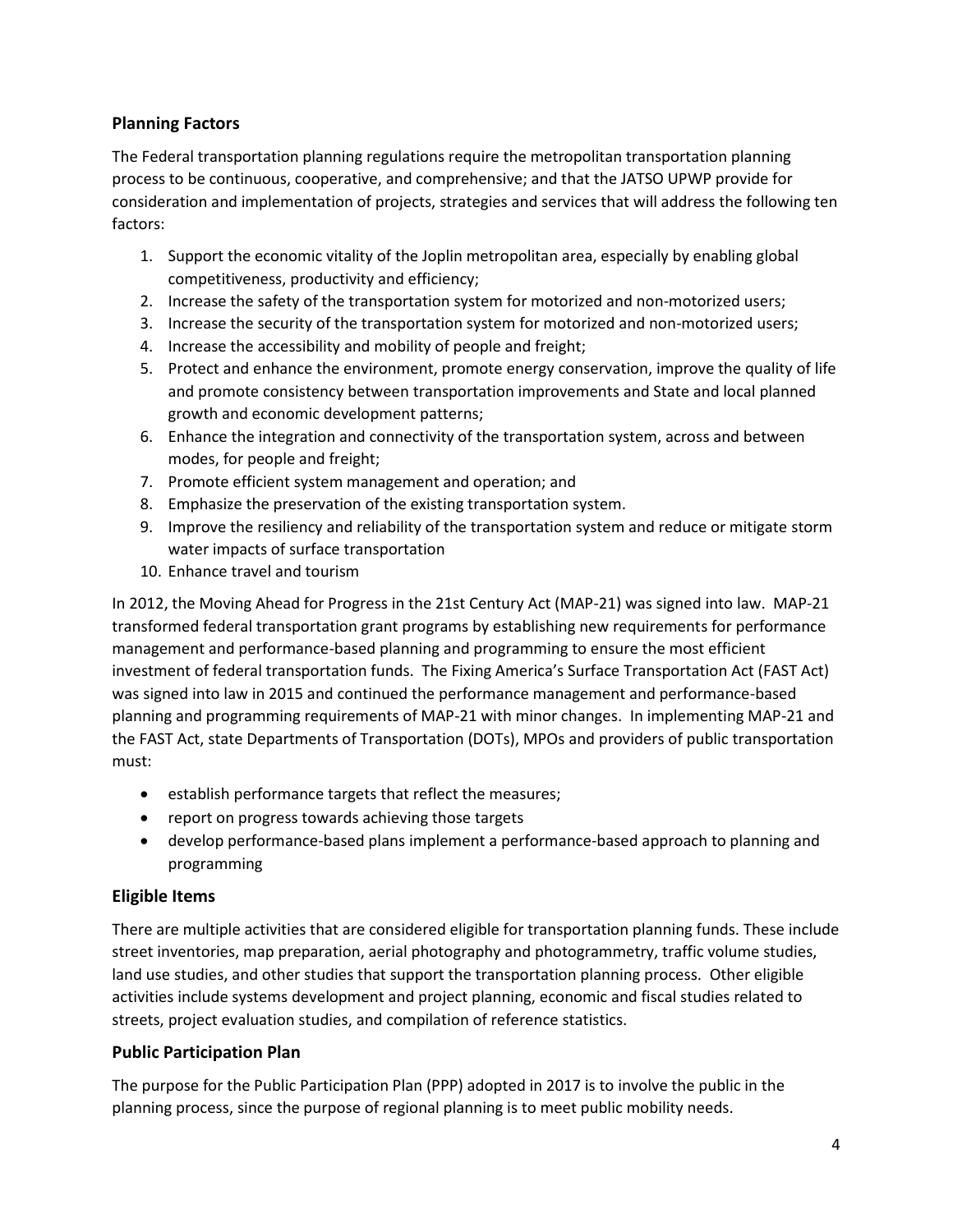The PIP outlines a process for the public comments on the MTP, TIP, UPWP, Title VI/ Environmental Justice and at public meetings. See Table 1 for the comment periods required for various work products.

A paper copy of the PPP can be acquired at Joplin City Hall, Metropolitan Area Public Transit System (MAPS) office and vehicles, Webb City City Hall, Carl Junction City Hall, and Harry S. Truman Coordinating Council offices. Electronic copies of the PPP, Title VI Plan and Limited English Proficiency Plan can be found on the City of Joplin website at this link: [https://www.joplinmo.org/922/Plans-and-](https://www.joplinmo.org/922/Plans-and-Publications)[Publications.](https://www.joplinmo.org/922/Plans-and-Publications)

# <span id="page-4-0"></span>**FY 2020 Program Goals**

The annual transportation planning program begins on November 1, 2019 and continues through October 31, 2020. The UPWP is directed toward the continuation and improvement of existing activities and the development of those activities mandated by federal regulations. For fiscal year 2020, JATSO's goals are:

- 1. Improve metropolitan transportation planning through better cooperation and communication from JATSO, MoDOT, and ONEDOT. (Short-Range Transportation Planning and Programming; Program Support and Administration; Transit Planning;)
- 2. Increase public and public agency participation in the JATSO transportation planning process. (Short-Range Transportation Planning and Programming; Program Support and Administration; Geographic Information Systems; Transit Planning; Programs, Hardware, and Software; Initiate MTP Update)
- 3. Update the 2020-2023 TIP as needed (Short-Range Transportation Planning and Programming)
- 4. Improve the operational and technical capacity of the JATSO metropolitan transportation planning process. (Short-Range Transportation Planning and Programming; Program Support and Administration; Geographic Information Systems; Transit Planning; Programs, Hardware, and Software; Initiate MTP Update)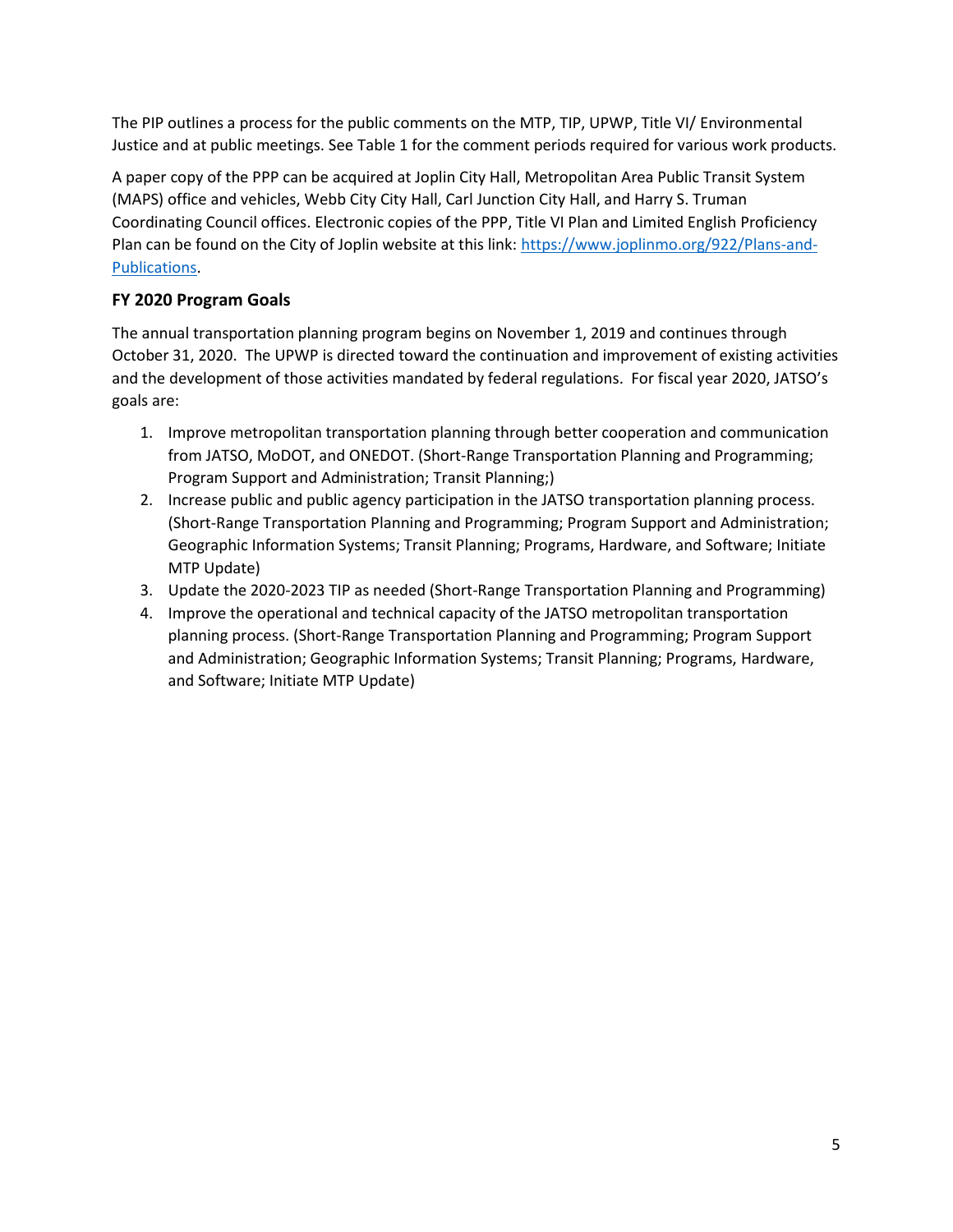# <span id="page-5-0"></span>**FY 2020 Tasks**

## <span id="page-5-1"></span>**Task 1 – Program Support and Administration**

#### Objective

JATSO staff will manage the transportation planning program for the MPA, develop and administer the UPWP, and attend professional development and training events.

#### **Status**

This task is on-going with activities occurring on a day-to-day or on-demand basis.

#### FY 2019 Work Items Completed

- Amended FY 2019 UPWP as needed
- Submitted quarterly invoices to MoDOT
- Developed the FY 2020 UPWP
- Conducted four public meetings
- Created and provided informational handouts at all public meetings
- Updated the JATSO website with current information and work products
- Participated in monthly coordination meetings with MoDOT
- Prepared and transmitted quarterly progress reports to MoDOT
- Participated in the Feb. 2019 Statewide Planning Partner meeting
- Maintained and update prioritized list of needs in the JATSO area as needed
- Continue update of JATSO's website with new information and amendments
- Improve metropolitan transportation planning through better cooperation and communication from JATSO, MoDOT, and ONEDOT.

#### FY 2020 Work Items

- Develop the FY 2021 UPWP
- Make any necessary amendments to the FY 2020 UPWP
- Plan and conduct public meetings in accordance with the PPP
- Maintain and update the JATSO website
- Monitor and update planning documents
- Prepare and transmit quarterly progress reports to MoDOT
- Participate in MoDOT's district and statewide planning partner activities

#### Public Participation

Any adoption of a UPWP or UPWP amendment will comply with JATSO's [Public Participation Plan.](https://www.joplinmo.org/947/Public-Participation) This requires a seven (7) day public comment period prior to JATSO meetings and any updates to the UPWP. A news release will be issued and posted to the JATSO webpage in advance of the public meeting.

#### FY 2020 End Products

- FY 2021 UPWP
- Any necessary amendments to the FY 2020 UPWP
- Four (4) quarterly progress reports submitted to MoDOT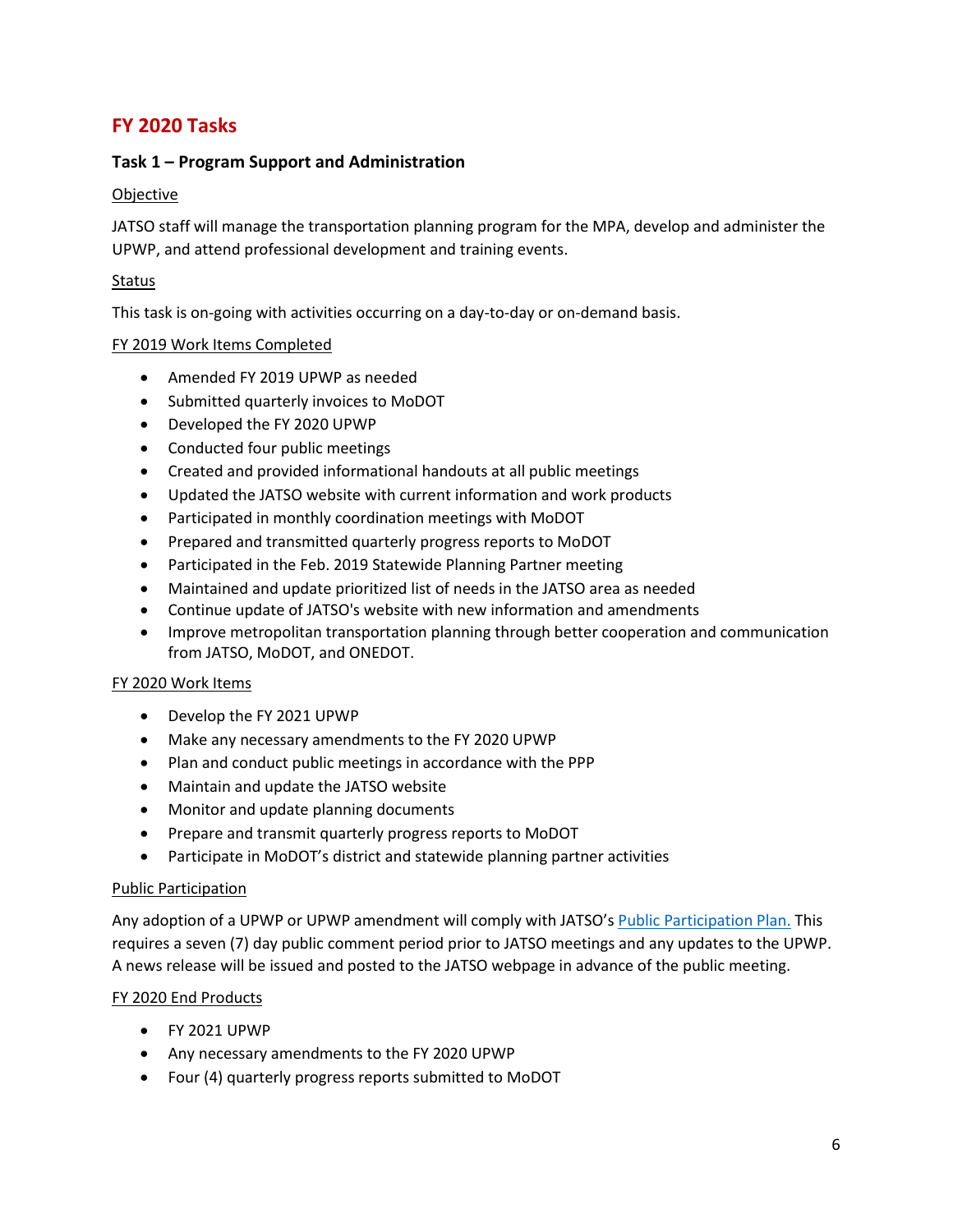Schedule for Completion

This work is ongoing.

Budget

Federal Share (80%): \$89,147 Local Share (20%): \$22,287 Total: \$111,434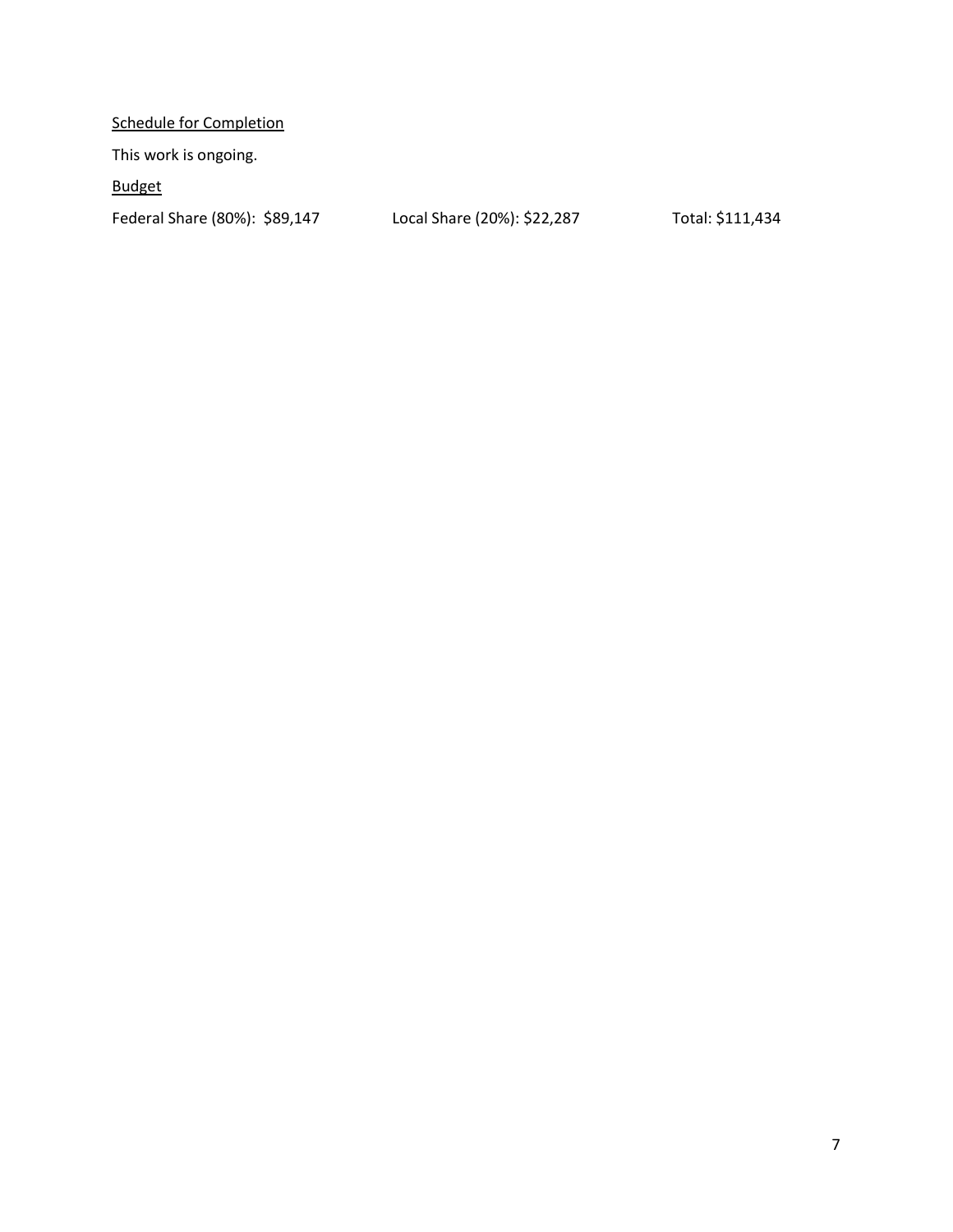# <span id="page-7-0"></span>**Task 2 – Short Range Transportation Planning**

# **Objective**

JATSO staff will maintain a fiscally constrained area-wide programmed listing of transportation improvement projects inside the Joplin metropolitan planning area for a four-year period that is consistent with JATSO's metropolitan transportation plan.

# Status

The JATSO FY 2020-2023 TIP was developed throughout the final quarter of FY 2019. The TIP will be modified throughout FY 2020 as needed by the completion of JATSO TIP amendments and/or administrative modifications.

## FY 2019 Work Items Completed

- Staff maintained and monitored the projects in the JATSO FY 2018-2021 TIP
- Staff updated the 2018-2021 TIP as needed
- Executed the JATSO/MoDOT annual self-certification document and facilitated its review and approval by the JATSO Policy Board and the ONE DOT.
- Prepared the FY 2018 Annual Listing of Obligated Projects
- Coordinate with local jurisdictions on transportation projects to promote regional coordination and cooperation in carrying out planning program activities
- Performance management regarding MoDOT safety and transit target measures
- Incorporate target measures into the TIP and MTP as needed

## FY 2020 Work Items

- Administration
	- o Complete TIP amendments and modifications as needed to 2020-2023TIP
	- o Prepare the FY 2020 Annual Listing of Obligated Projects
	- $\circ$  Coordinate with local jurisdictions on transportation projects to promote regional coordination and cooperation in carrying out planning program activities
	- o Performance management regarding MoDOT safety and transit target measures
	- $\circ$  Incorporate performance measures and targets into the TIP and MTP as needed
	- o Plan and coordinate projects that support JATSO transportation infrastructure
- Outreach
	- o Conduct Public Meetings

#### Public Participation

Prior to adopting a TIP, a public meeting will be held by the Policy Board. A news release will be issued and posted to the JATSO webpage fourteen (14) days in advance of the public meeting. TIP amendments will have a public comment period of seven (7) days. The public is encouraged to formulate comments regarding the TIP document.

#### FY 2020 End Products

- JATSO FY 2020-2023 TIP amendments and administrative modifications
- FY 2019 Annual Listing of Obligated Projects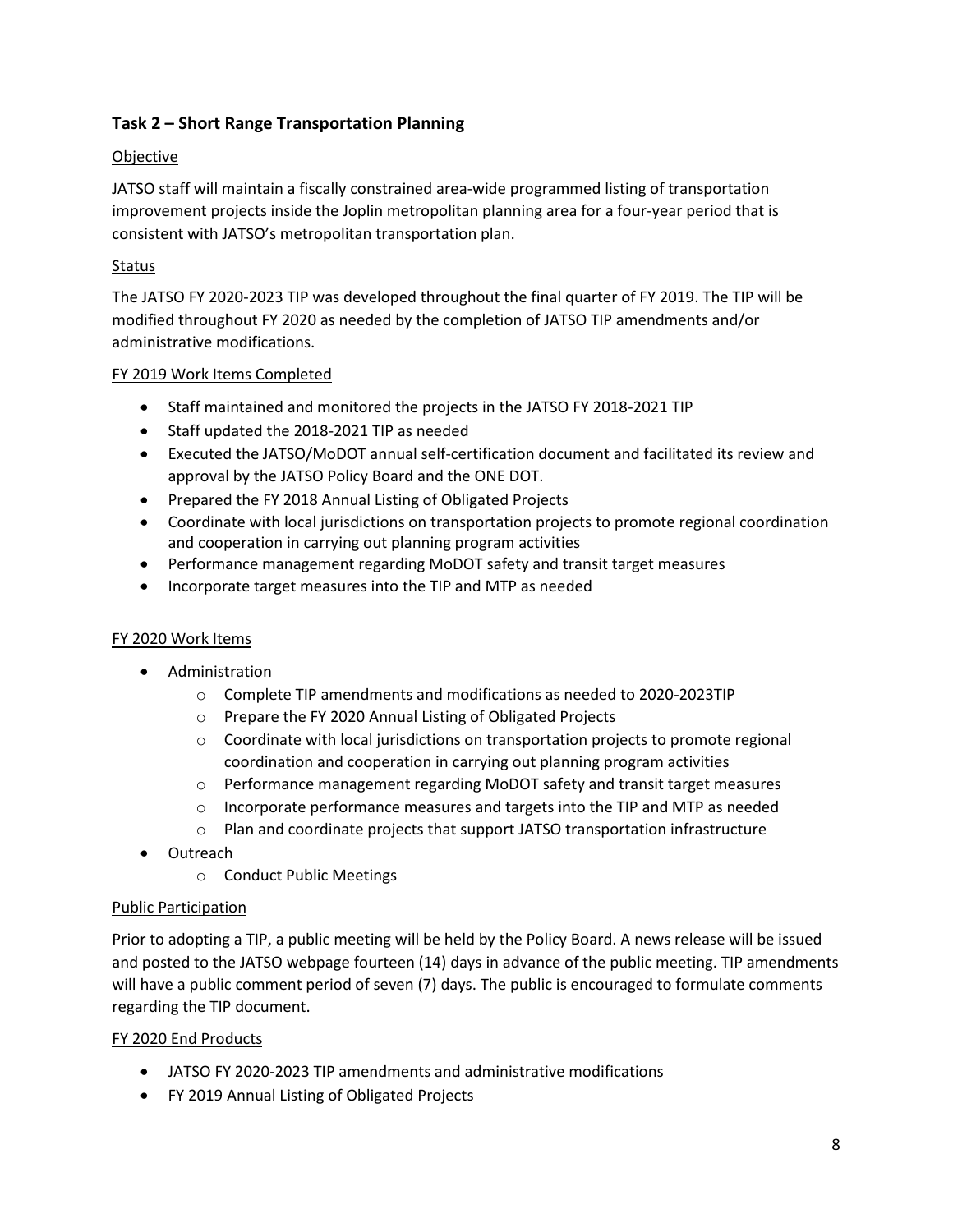# Schedule for Completion

Activities will be on-going from November 1, 2019 through October 31, 2020.

Budget

Federal Share (80%): \$40,405 Local Share (20%): \$10,101 Total: \$50,506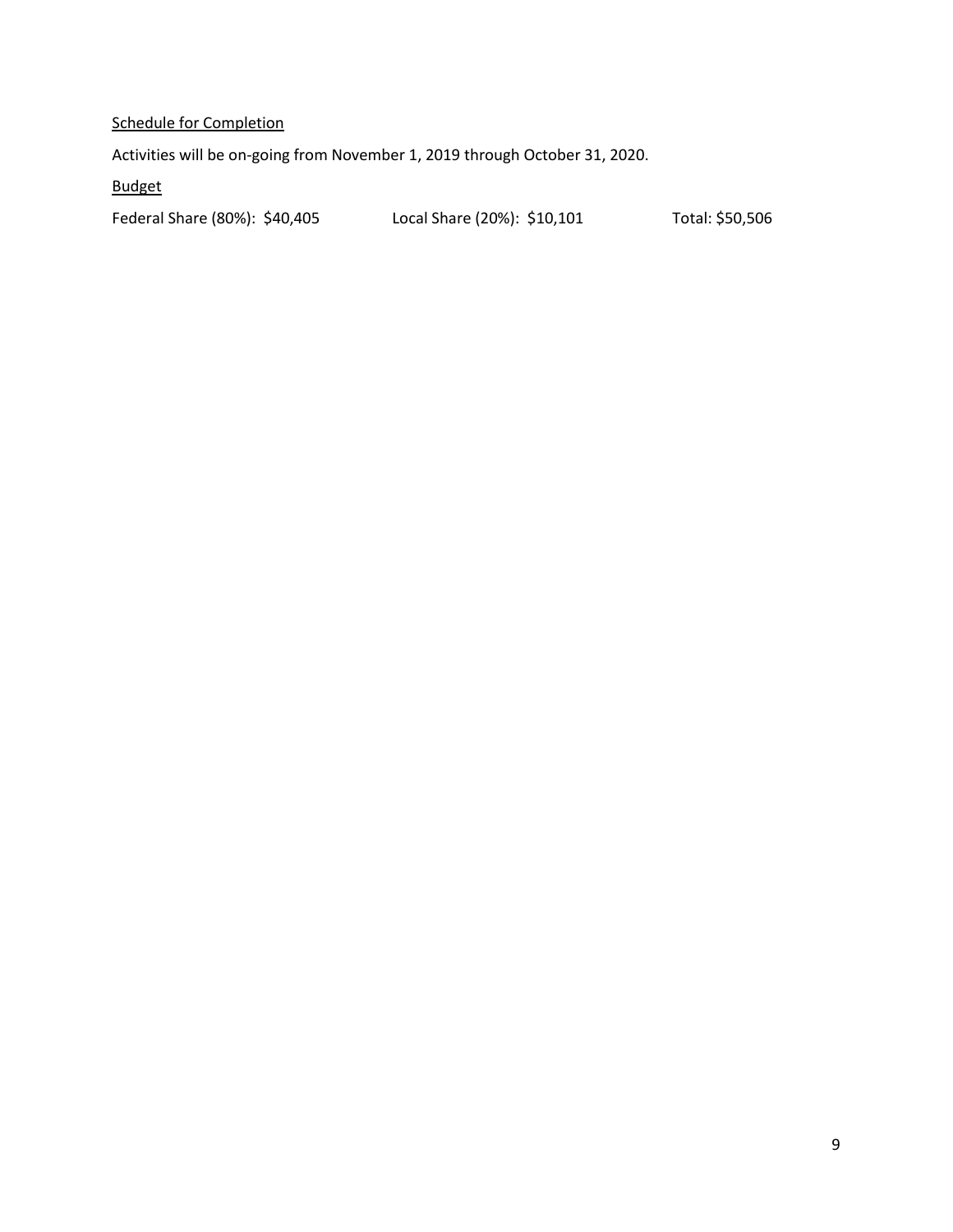# <span id="page-9-0"></span>**Task 3 – Long Range Transportation Planning**

# **Objective**

Long range transportation planning's purpose is to prepare for the long-term health and growth of the regional transportation system, both motorized and non-motorized. This includes JATSO's Metropolitan Transportation Plan (MTP) and Bicycle and Pedestrian Plan. The MTP must be updated every five years according to federal requirements. JATSO's MTP will be updated and adopted in FY 2020.

# **Status**

Procurement for the consultant helping JATSO update the MTP began in the 4<sup>th</sup> quarter of FY 2019. The MTP update will begin after November 1, 2019.

## FY 2019 Work Items Completed

- Issued RFP for consultant services to help with MTP update
- Formed selection committee to choose consultant
- Approved contract for consultant services

## FY 2020 Work Items

- Initial research, public involvement, and drafting of the 2040 MTP
- First draft of MTP submitted to MoDOT and ONEDOT
- Final draft approved by JATSO Policy Board

#### Public Participation

JATSO will work with the consultant to develop a public engagement strategy that meets federal requirements and JATSO's Public Participation Plan.

## FY 2020 End Products

- Draft 2040 MTP
- Final 2040 MTP

## Schedule for Completion

- August 3, 2020
	- $\circ$  JATSO and consultant submit first draft of 2040 MTP to TP and SW District and ONE DOT for review and comment.
- August 31 September 13, 2020
	- o Draft MTP is posted for public comment.
- September 17, 2020
	- o Final draft of the 2040 MTP is presented to the JATSO Policy Board for approval. After Board approval, a copy is sent to MoDOT and ONE DOT for informational purposes only.

| Federal Share (80%): \$122,937 | Local Share (20%): \$30,734 | Total: \$153,671 |
|--------------------------------|-----------------------------|------------------|
|--------------------------------|-----------------------------|------------------|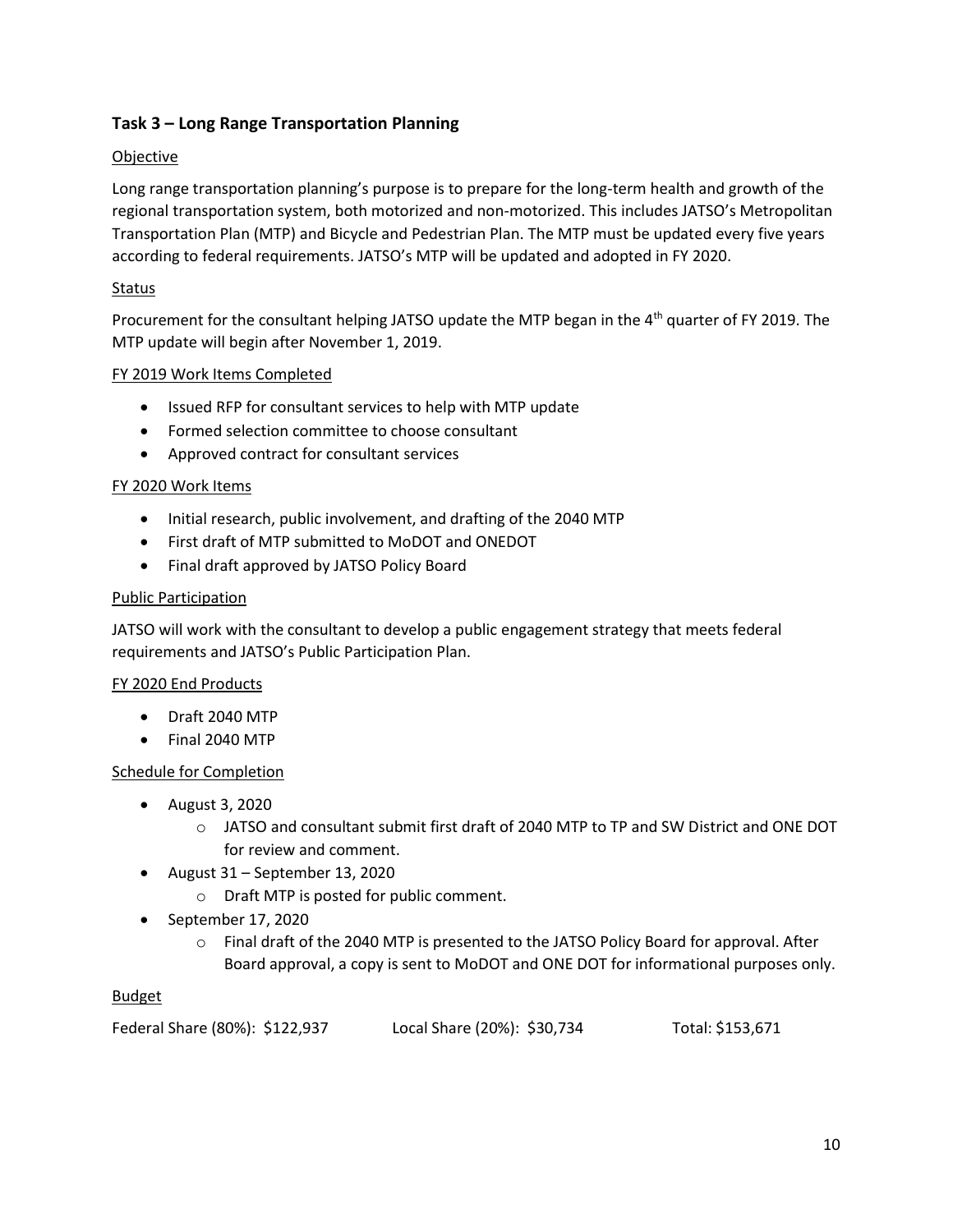# <span id="page-10-0"></span>**Task 4 – Transit Planning**

# **Objective**

The Transit Coordinator will provide program and administrative support for the Metropolitan Area Public Transit System (MAPS) and the Sunshine Lamp Trolley system. The Transit Coordinator will conduct long and short-range transit planning responsibilities.

# Status

The Transit Coordinator continues with program support and administration.

## FY 2019 Work Items Completed

- Transit Coordinator monitored the MAPS and collected data and information.
- Transit Coordinator monitored the Sunshine Lamp Trolley system.
- Transit Coordinator planned for the development of a transfer station and updated trolley routes.

#### FY 2020 Work Items

- Administration 100%
	- o The Transit Coordinator collects and records transit data and information and reports the data findings to local, state and federal government agencies.
	- o The Transit Coordinator and JATSO staff use data and information to complete short and long-range planning responsibilities.
	- o The Transit Coordinator monitors and analyzes Sunshine Lamp Trolley system.
	- o Review transit targets and update TAMP plan if necessary.

#### Public Participation

#### FY 2020 End Products

- The Transit coordinator carries out the daily operations of MAPS.
- The Transit coordinator provides MoDOT and FTA with necessary transit data and documentation.

#### Schedule for Completion

Activities will be on-going from November 1, 2019 through October 31, 2020.

| Federal Share (80%): \$66,171 | Local Share (20%): \$16,543 | Total: \$82,713 |
|-------------------------------|-----------------------------|-----------------|
|                               |                             |                 |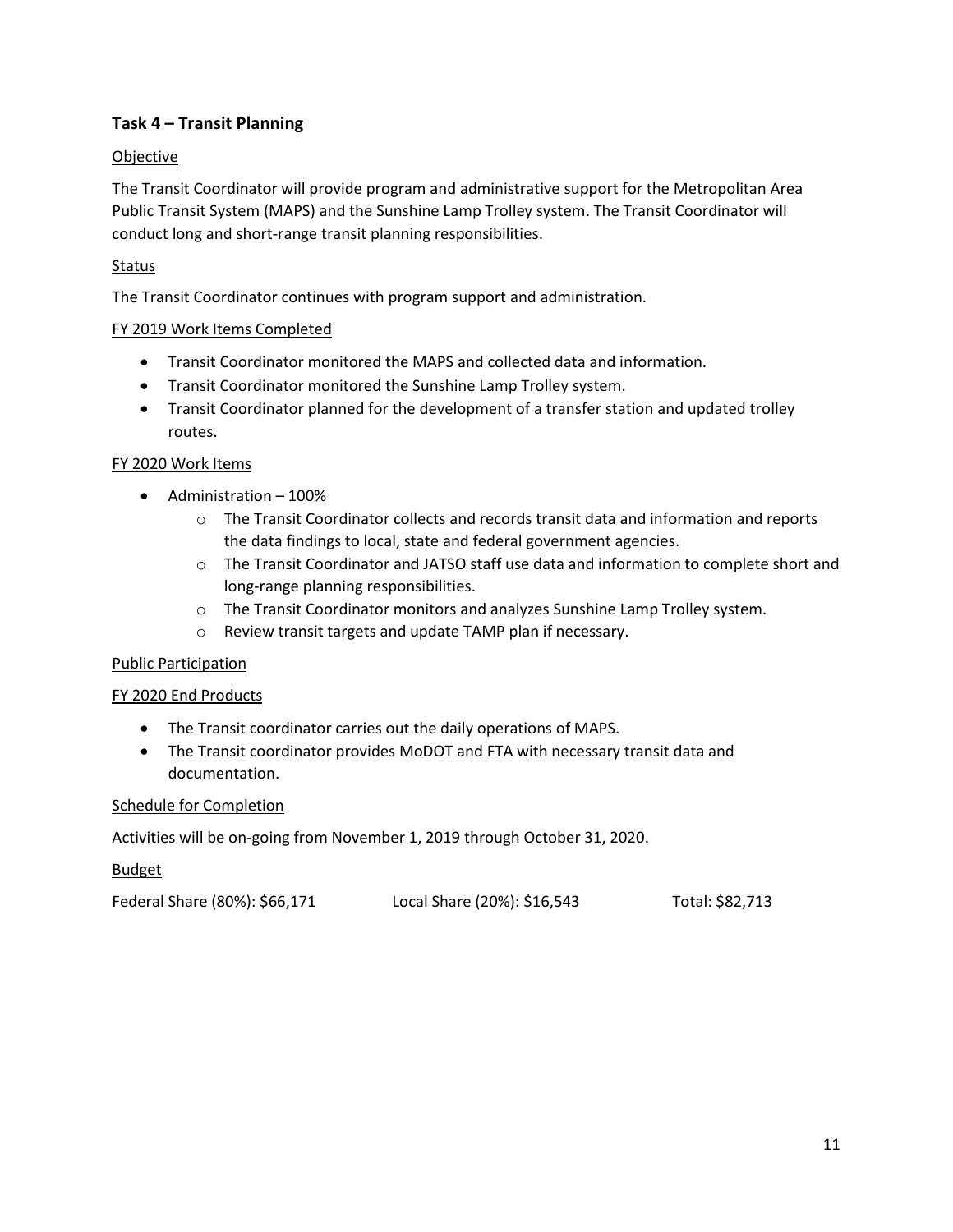# <span id="page-11-0"></span>**Task 5 – Geographic Information Systems**

#### **Objective**

JATSO staff will work with the City of Joplin, the Harry S. Truman Coordinating Council, and other local governments and agencies to update and create databases and collect and input data into the JATSO's GIS.

## Status

The City of Joplin updates zoning maps within the Joplin corporate boundaries. Census information, other socio-economic data, and additional transportation data of the Joplin area is inserted into GIS databases as it becomes available.

## FY 2019 Work Items Completed

- Staff maintained and updated street, trail, subdivision, zoning, sewer, flood plain, and ownership GIS layers.
- ArcMap software license was renewed through ESRI
- TransCAD software license renewed through ESRI

## FY 2020 Work Items

- Administration 60%
	- o Maintain and update GIS layers used by JATSO, the Metro Area Public Transit System (MAPS), the Harry S. Truman Coordinating Council and local governments and agencies.
- Annual ESRI licensing fee 25%
- Maintaining the GIS website 15%

## FY 2020 End Products

- Maintain GIS layers
- Update street, subdivision, zoning, and property ownership layers.
- Update aerial photography and contour, flood plain, census, environmental and traffic count layers as needed.
- Update data and maps to reflect change in transit/multi-modal facilities
- Update ArcMap software license through ESRI \$15,326
- Update TransCAD software license through ESRI \$2,400

## Schedule for Completion

Activities will be on-going from November 1, 2019 through October 31, 2020.

| Federal Share (80%): \$29,043 | Local Share (20%): \$7,261 | Total: \$36,303 |
|-------------------------------|----------------------------|-----------------|
|-------------------------------|----------------------------|-----------------|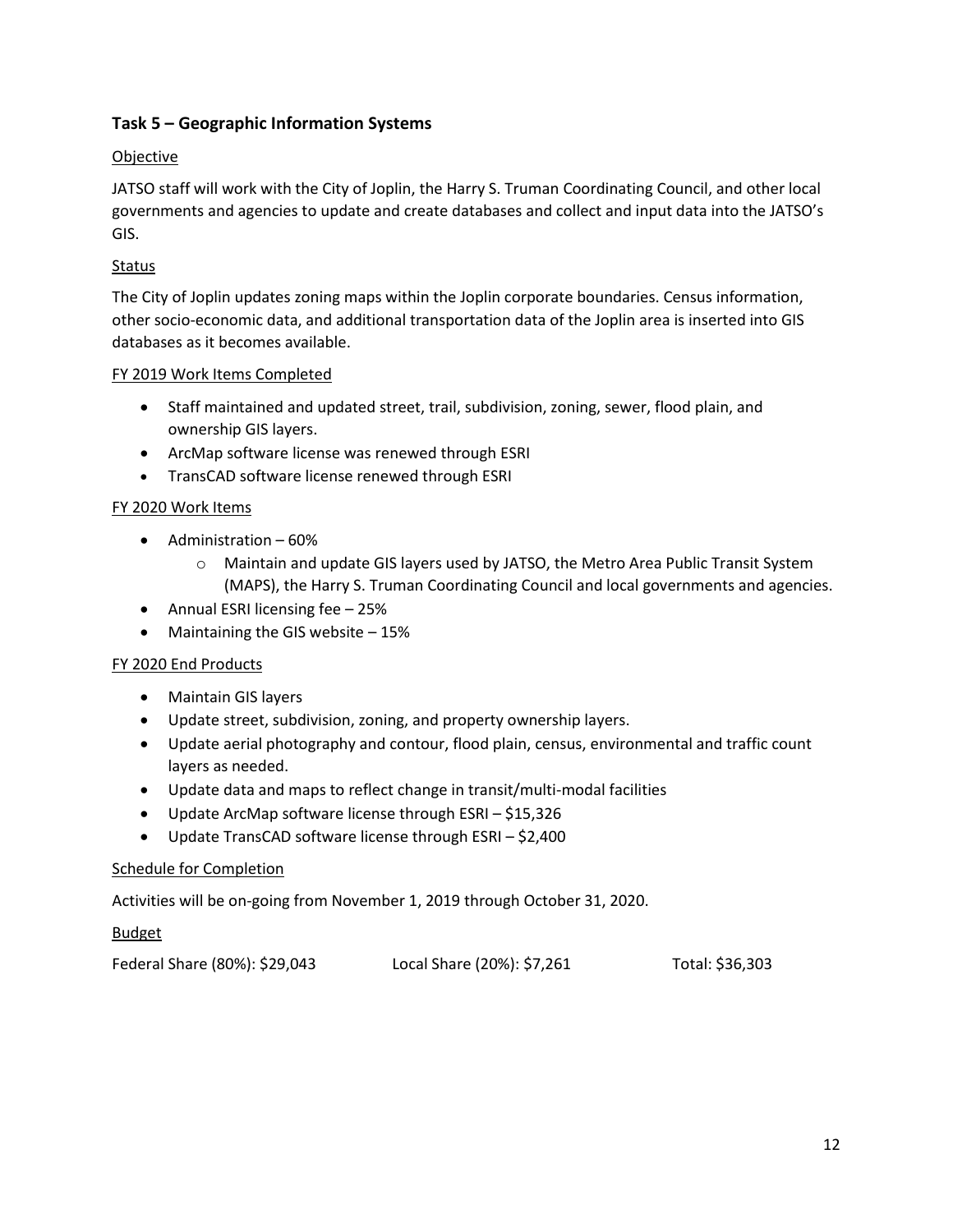# <span id="page-12-0"></span>**Task 6 – ADA Transition Plan Pedestrian Updates**

#### **Objective**

The Department of Justice requires communities to have sidewalks and ramps that are compliant with the Americans with Disabilities Act (ADA). The cities of Joplin, Webb City, and Carl Junction need to assess what sidewalks and ramps are not currently in compliance with ADA standards.

#### Current Status

This assessment is currently underway but will not be completed before the end of FY 2019. This task remains in the UPWP to allow the consultants to finish the ADA

#### Tasks Completed in FY 2019

- Procured a consulting firm to complete the sidewalk and ramp assessment
- Assessment initiated

#### FY 2020 Work Items

- Complete ADA Sidewalk and Ramp assessment
- Update for Pedestrian Transportation System Component of ADA Transition Plans for Joplin, Webb City, and Carl Junction.

#### FY 2019 End Products

- A thorough assessment of sidewalks and ramps in the cities of Joplin, Webb City, and Carl Junction to determine which sidewalks and ramps must be improved to meet ADA standards.
- An update to the pedestrian transportation system component of ADA Transition Plans for the cities of Joplin, Carl Junction, and Webb City.

#### Schedule for Completion

The estimated completion date of the assessment will be by the end of the second quarter of FY 2020.

#### **Budget**

Federal Share (80%): 364,000 Local Share (20%): 91,000 Total: \$455,000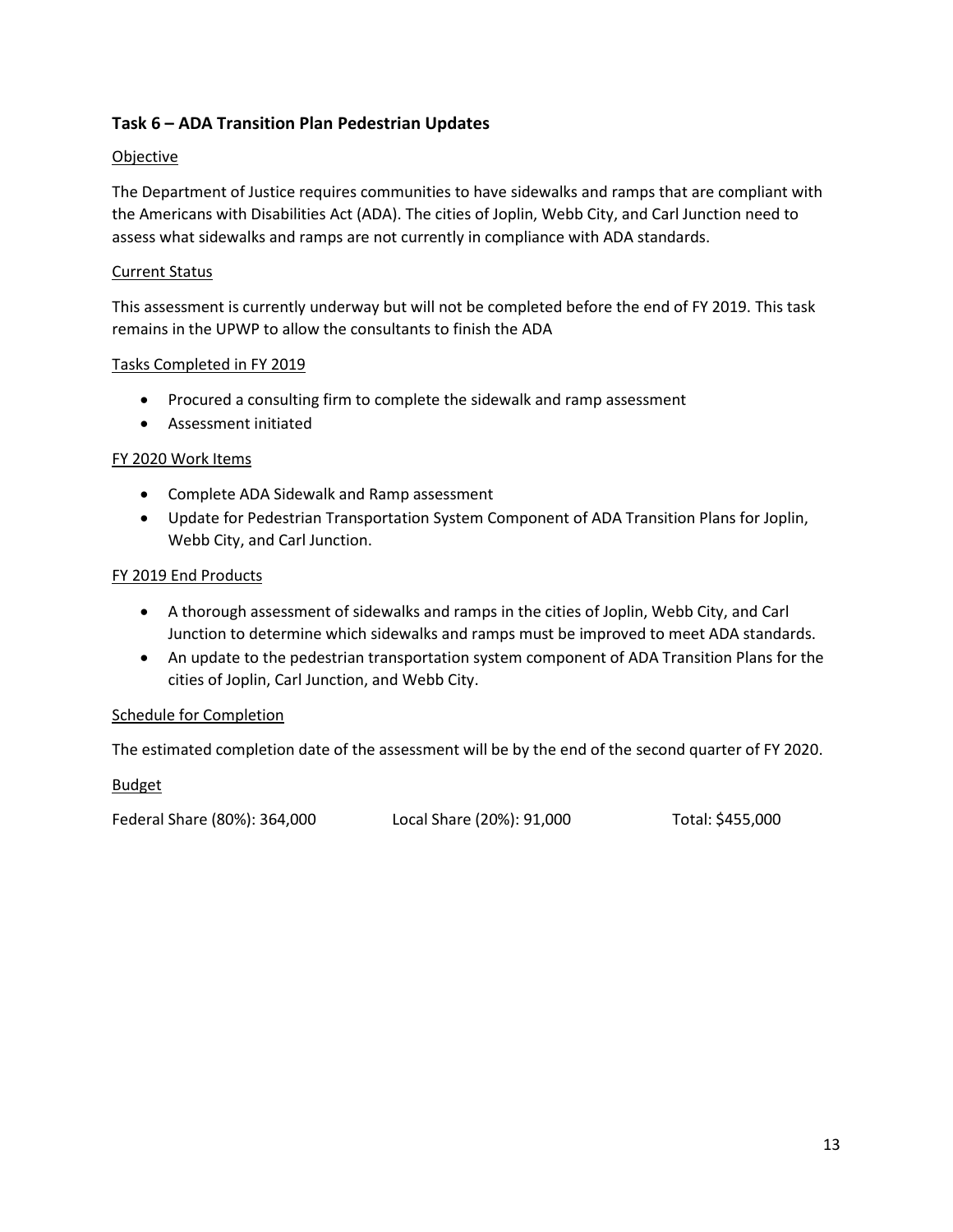# <span id="page-13-0"></span>**Task 7 – Upgrade Survey Equipment**

#### **Objective**

Obtain a Robotic Total Station (RTS) system for use by JATSO communities to improve accuracy and technical capacity. This equipment would be utilized for MPO purposes approximately 15% of the time.

#### Schedule for Completion

The City of Joplin plans to obtain the RTS system in the first quarter of FY 2020.

| MPO Usage (15%) 6,000                | Local Usage (85%) 34,000           | Total: \$40,000 |
|--------------------------------------|------------------------------------|-----------------|
| Federal Share of MPO Use (80%) 4,800 | Local Share of MPO Use (20%) 1,200 | Total: \$6,000  |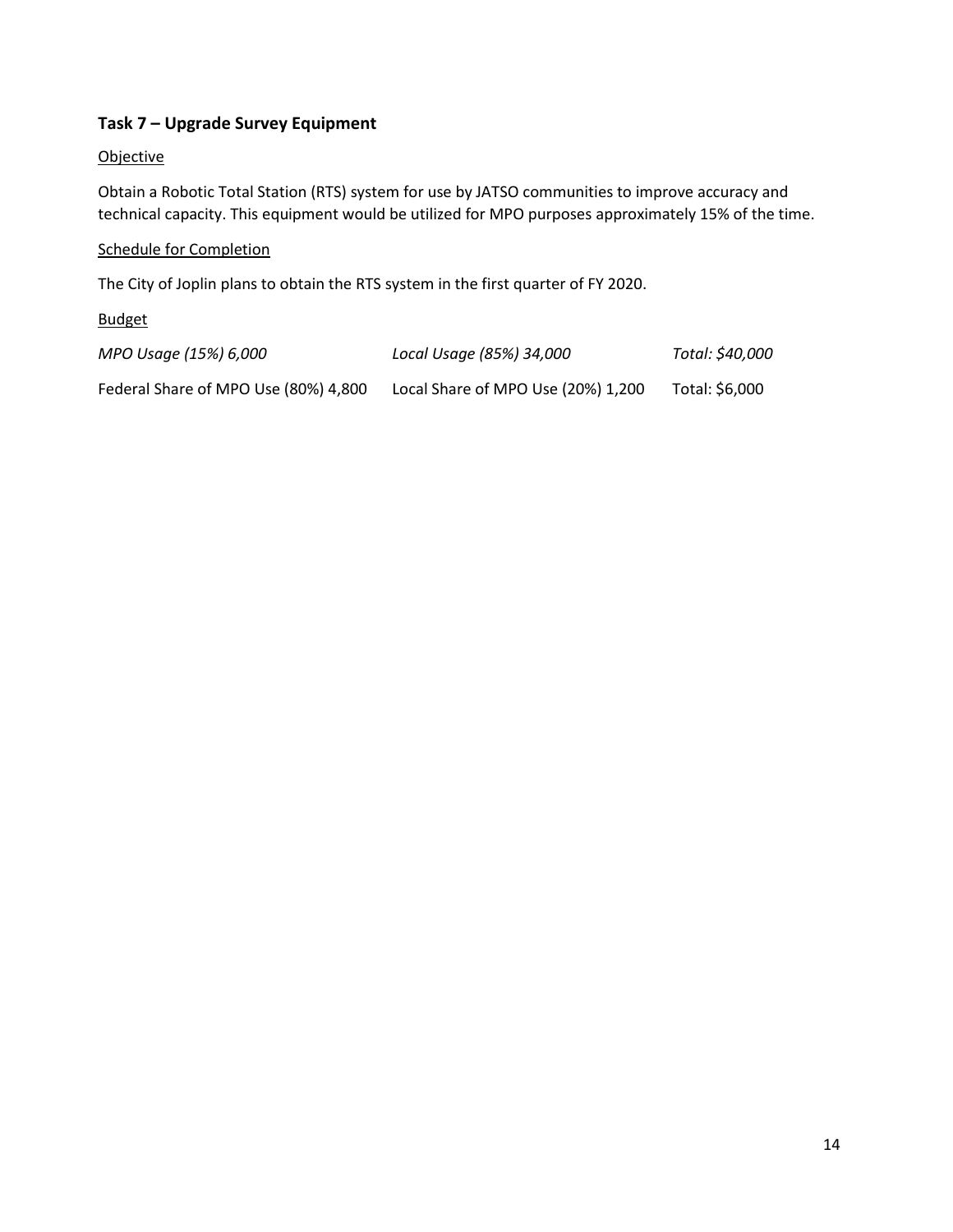# <span id="page-14-0"></span>**Financial Summary Tables**

# **Task Funding Summary**

| Task                                       | CPG funds     |   | 5307 funds               | Local funds  |   | Total   |
|--------------------------------------------|---------------|---|--------------------------|--------------|---|---------|
| Program Support and Administration         | \$<br>89,147  |   | $\qquad \qquad$          | 22,287       | S | 111,434 |
| <b>Short Range Transportation Planning</b> | \$<br>40,405  |   | $\overline{\phantom{a}}$ | 10,101       |   | 50,506  |
| Long Range Transportation Planning         | \$<br>122,937 | S | -                        | \$<br>30,734 |   | 153,671 |
| Transit Planning                           |               |   | 66,171                   | 16,543       |   | 82,713  |
| <b>Geographic Information Systems</b>      | 29,043        | S | $\overline{\phantom{0}}$ | 7,261        |   | 36,303  |
| <b>ADA Inventory</b>                       | 364,000       | S | -                        | 91,000       |   | 455,000 |
| Survey Equipment                           | 6,000         |   | $\overline{\phantom{0}}$ | \$<br>34,000 |   | 40,000  |
| Total                                      | 651.532       |   | 66.171                   | 211.926      |   | 929,629 |

#### **Source Funding Summary**

| <b>Funding Summary by Source</b>     |    |         |
|--------------------------------------|----|---------|
| Consolidated Planning Grant Funds \$ |    | 651,532 |
| 5307 Funds                           |    | 66,171  |
| Local Match                          | S. | 211,926 |
| <b>Total Funds Allocated</b>         |    | 929,629 |

## **CPG Balance Tracking**

| FY 2019                               |                 |
|---------------------------------------|-----------------|
| CPG balance on 10/31/18               | \$<br>904,310   |
| FY 2019 CPG allocation                | \$<br>191,521   |
| FY 2019 CPG funds expended on 7/30/19 | \$<br>(11, 338) |
| FY 2019 CPG funds to be expended      | \$<br>(175,000) |
| FY 2020                               |                 |
| <b>Estimated FY 2020 Allocation</b>   | \$<br>191,521   |
| CPG Funds Available for FY 2020       | \$<br>1,101,014 |
| Programmed CPG Funds for FY 2020 UPWP | \$<br>651,532   |
| <b>Remaining Unprogrammed Balance</b> | \$<br>449,482   |

The total amount of the CPG and FTA Section 5307 budgeted for FY 2020 is estimated at \$651,532 and \$66,171. JATSO is budgeting \$211,926 in local match for planning tasks in FY 2020, resulting in an overall program budget of \$929,629. JATSO has approximately \$624,482.48 of un-programmed CPG funds. JATSO has been working to identify program areas that could benefit from the utilization of CPG funding in order to spend down the current balance, including utilizing CPG funds for the salaries of those who do transportation planning work but had not been previously billing to the MPO. All current needs related to CPG funding have been identified and implemented in the FY 2020 UPWP. Projects will continue to be identified in the future. The available local match funds from jurisdictions within the MPO have been programmed into the UPWP.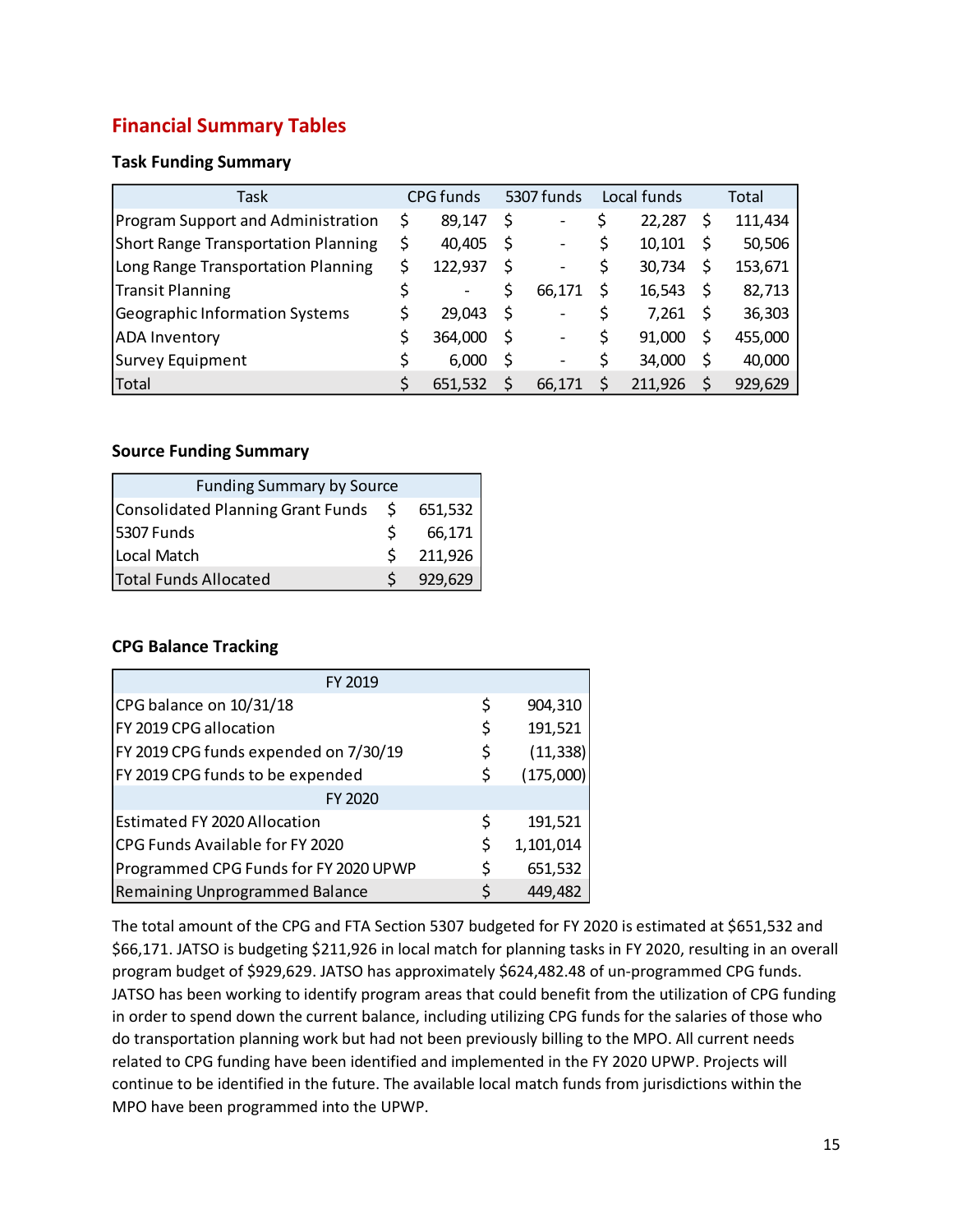# <span id="page-15-0"></span>**JATSO Information**

## **Organizational Chart**

- Robert Lolley, Transit Director (1.0 FTE)
- Troy Bolander, MPO Staff Director (0.5 FTE)
- David Hertzberg, JATSO Board Chairman (0.1 FTE)
- Patricia Heagel, Planning and Development Assistant Director (0.25 FTE)
- Dan Johnson, Public Works Assistant Director (0.1 FTE)
- Lynden Lawson, Public Works Director of Operations (0.1 FTE)
- Keegan Stanton, City of Joplin/JATSO Planner (1.0 FTE)
- Mallory Detherage, Finance Budgeting (0.25 FTE)
- Lindsay Dunn, Clerk (0.25 FTE)
- John Gilligan, GIS Coordinator (0.8 FTE)

| Employee                 | Task 1 | Task 2 | Task 3 | Task 4 | Task 5 |
|--------------------------|--------|--------|--------|--------|--------|
| Robert Lolley            |        |        |        | Χ      |        |
| <b>Troy Bolander</b>     | X      | x      | x      |        |        |
| David Hertzberg          | X      | x      | x      |        |        |
| Patricia Heagel          | X      | X      | x      |        |        |
| Dan Johnson              | X      | Χ      | x      |        |        |
| Lynden Lawson            | X      | χ      | x      |        |        |
| Keegan Stanton           | X      | χ      | Χ      |        |        |
| <b>Mallory Detherage</b> | X      |        |        |        |        |
| Lindsay Dunn             | Χ      |        |        |        |        |
| John Gilligan            |        |        |        |        |        |

#### **Voting Members**

- Jasper County Commissioner
- Newton County Commissioner
- David Hertzberg, City of Joplin Director of Public Works
- Dave Taylor, MoDOT SW District, District Engineer
- Troy Bolander, City of Joplin, Director of Planning, Development, and Neighborhood Services
- Carl Francis, City of Webb City, Interim City Administrator
- Steve Lawver, City of Carl Junction, City Administrator
- Robert Lolley, City of Joplin, MAPS/Transit Coordinator
- Jill Cornett, Harry S. Truman Coordinating Council, Director
- Steve Stockam, City of Joplin, Airport Manager
- Dan Johnson, City of Joplin, Assistant Director of Public Works
- Frank Miller, MoDOT SW District, District Planning Manager
- Thomas Hughes, HSTCC, Transportation Planner